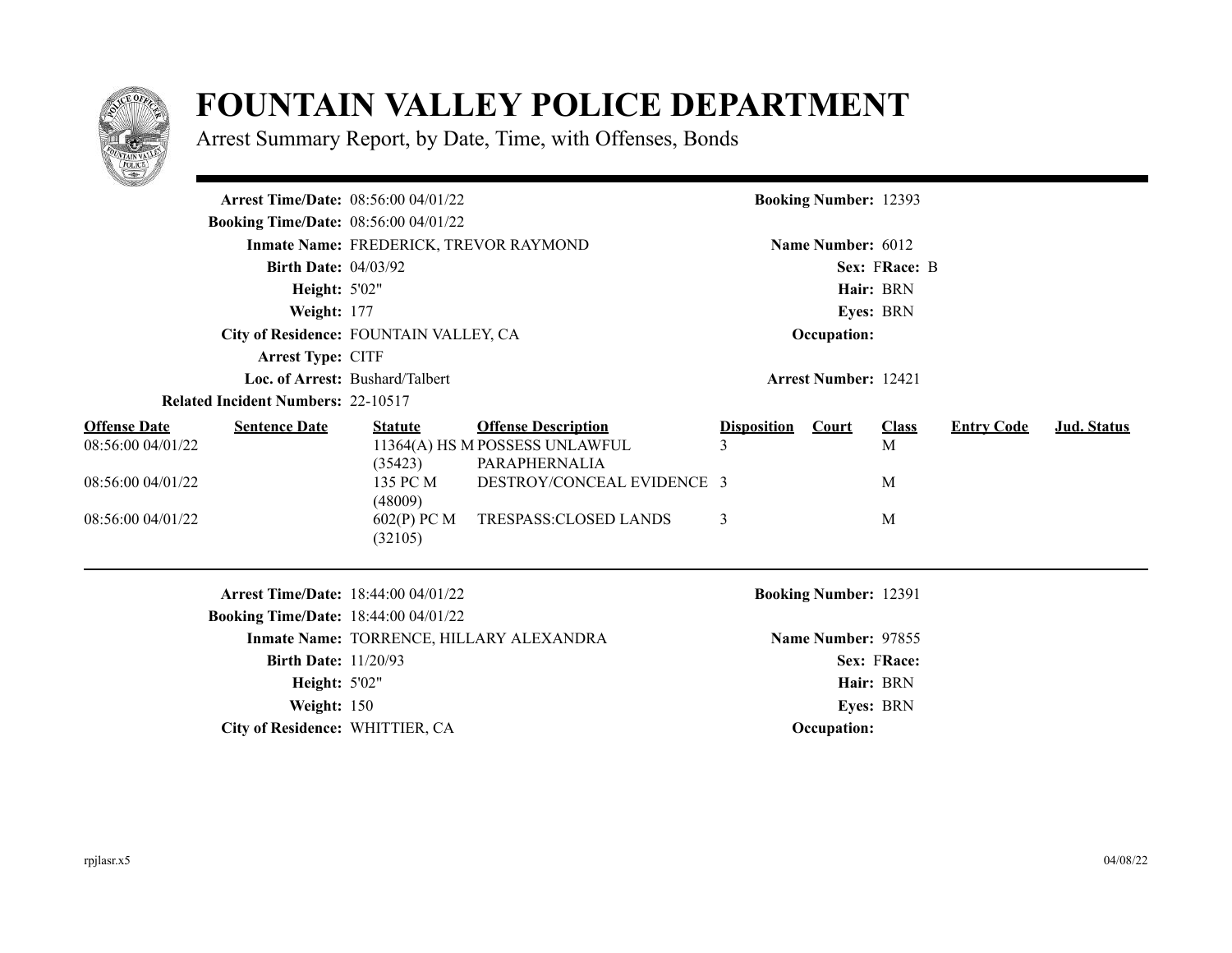|                                                                                           | <b>Arrest Type: CITF</b><br>Loc. of Arrest: Talbert / Brookhurst<br><b>Related Incident Numbers: 22-10573</b><br><b>Sentence Date</b><br><b>Offense Description</b><br><b>Statute</b> |                                                                               |                    |                              |                              | <b>Arrest Number: 12419</b> |             |  |  |  |
|-------------------------------------------------------------------------------------------|---------------------------------------------------------------------------------------------------------------------------------------------------------------------------------------|-------------------------------------------------------------------------------|--------------------|------------------------------|------------------------------|-----------------------------|-------------|--|--|--|
| <b>Offense Date</b><br>18:44:00 04/01/22                                                  | (42116)                                                                                                                                                                               | 23152(F) VC M DUI ANY DRUG                                                    | <b>Disposition</b> | <b>Court</b>                 | <b>Class</b><br>$\mathbf{M}$ | <b>Entry Code</b>           | Jud. Status |  |  |  |
| 18:44:00 04/01/22                                                                         | 381(B) PC M<br>(35233)                                                                                                                                                                | POSSESS/ETC SUBSTANCE<br><b>SIMILAR TO TOLUENE</b>                            |                    |                              | M                            |                             |             |  |  |  |
| <b>Arrest Time/Date: 02:59:20 04/02/22</b>                                                |                                                                                                                                                                                       |                                                                               |                    | <b>Booking Number: 12386</b> |                              |                             |             |  |  |  |
| <b>Booking Time/Date: 02:59:20 04/02/22</b>                                               | Inmate Name: ANGELES, GRISELDA                                                                                                                                                        |                                                                               |                    | Name Number: 97867           |                              |                             |             |  |  |  |
| <b>Birth Date: 11/03/79</b>                                                               |                                                                                                                                                                                       |                                                                               |                    |                              | Sex: MRace: W                |                             |             |  |  |  |
| Height: 5'09"                                                                             |                                                                                                                                                                                       |                                                                               |                    | Hair: BRO                    |                              |                             |             |  |  |  |
| Weight: 145                                                                               |                                                                                                                                                                                       |                                                                               |                    |                              | Eyes: BLU                    |                             |             |  |  |  |
| City of Residence: ANAHEIM, CA                                                            |                                                                                                                                                                                       |                                                                               |                    | Occupation:                  |                              |                             |             |  |  |  |
| <b>Arrest Type: BOOK</b>                                                                  |                                                                                                                                                                                       |                                                                               |                    |                              |                              |                             |             |  |  |  |
| Loc. of Arrest: 8896 warner                                                               |                                                                                                                                                                                       |                                                                               |                    | <b>Arrest Number: 12414</b>  |                              |                             |             |  |  |  |
| <b>Related Incident Numbers: 22-10607</b>                                                 |                                                                                                                                                                                       |                                                                               |                    |                              |                              |                             |             |  |  |  |
| <b>Offense Date</b><br><b>Sentence Date</b><br>02:59:20 04/02/22                          | <b>Statute</b><br>(35423)                                                                                                                                                             | <b>Offense Description</b><br>11364(A) HS M POSSESS UNLAWFUL<br>PARAPHERNALIA | <b>Disposition</b> | Court                        | <b>Class</b><br>M            | <b>Entry Code</b>           | Jud. Status |  |  |  |
| 02:59:20 04/02/22                                                                         | (35353)                                                                                                                                                                               | 11377(A) HS M POSSESS CONTROLLED<br><b>SUBSTANCE</b>                          |                    |                              | M                            |                             |             |  |  |  |
| 02:59:20 04/02/22                                                                         | <b>WARRANT</b><br>NFV (MISD)                                                                                                                                                          | NON FV WARRANT (MISD)                                                         |                    |                              | M                            |                             |             |  |  |  |
| <b>Arrest Time/Date: 03:06:16 04/02/22</b><br><b>Booking Time/Date: 03:06:16 04/02/22</b> |                                                                                                                                                                                       |                                                                               |                    | <b>Booking Number: 12384</b> |                              |                             |             |  |  |  |

**Inmate Name: BENNETT, NICHOLAS JAMES Name Number: 57710**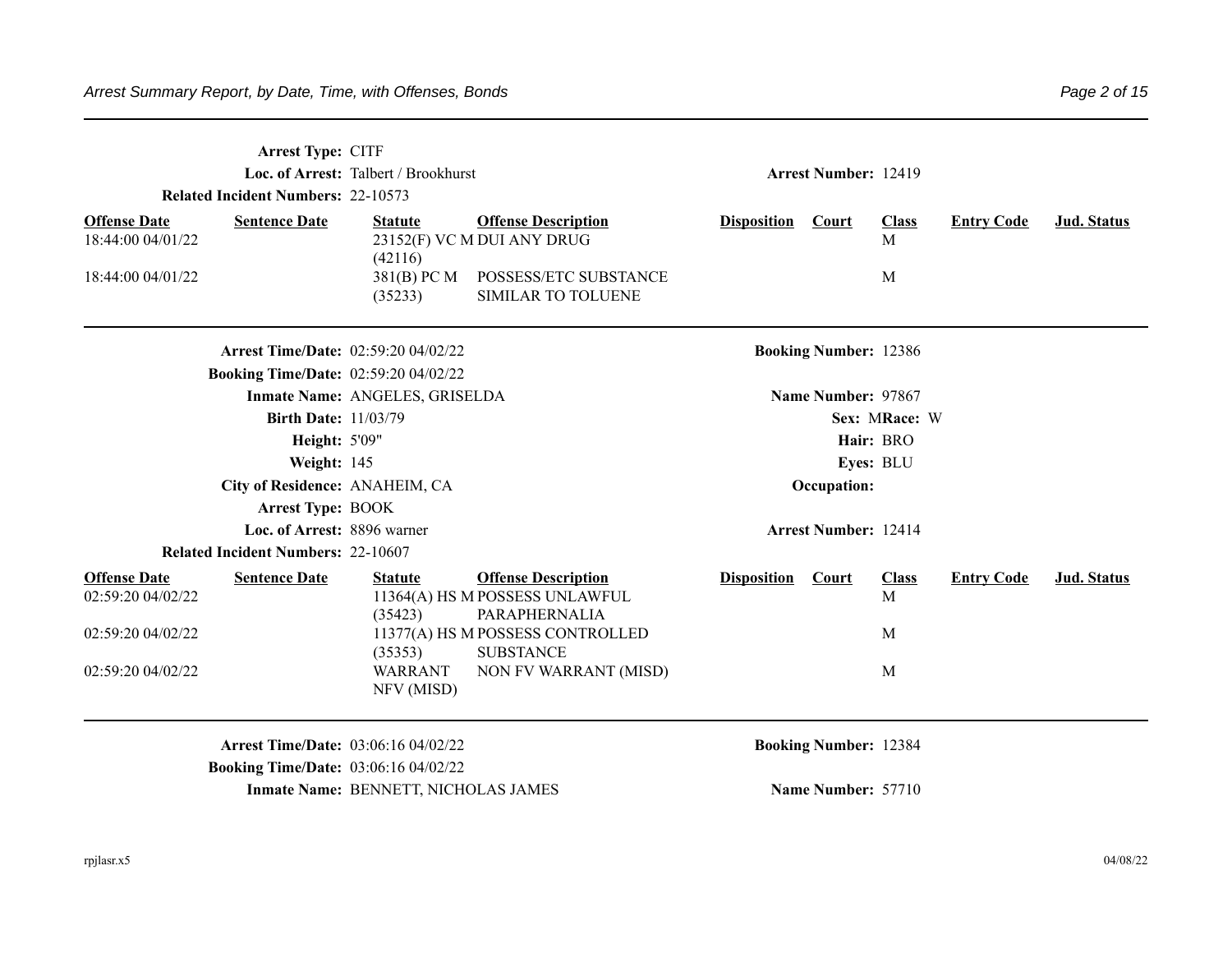| <b>Birth Date: 05/02/86</b><br>Height: 5'06"<br>Weight: 190<br>City of Residence: FOUNTAIN VALLEY, CA<br>Arrest Type: CITS<br>Loc. of Arrest: ELLIS/LAS FLORES<br><b>Related Incident Numbers: 22-10590</b><br><b>Offense Description</b><br><b>Sentence Date</b><br><b>Statute</b><br>11364(A) HS M POSSESS UNLAWFUL |                                                                                                                             |                                                                          |                                                                                                                                                                                      | Sex: MRace: H<br>Hair: BLK<br>Eyes: HAZ<br>Occupation:<br><b>Arrest Number: 12412</b> |                                   |                                                |                   |                           |  |
|-----------------------------------------------------------------------------------------------------------------------------------------------------------------------------------------------------------------------------------------------------------------------------------------------------------------------|-----------------------------------------------------------------------------------------------------------------------------|--------------------------------------------------------------------------|--------------------------------------------------------------------------------------------------------------------------------------------------------------------------------------|---------------------------------------------------------------------------------------|-----------------------------------|------------------------------------------------|-------------------|---------------------------|--|
| <b>Offense Date</b><br>20:27:22 04/01/22<br>20:27:22 04/01/22<br>20:27:22 04/01/22<br>20:27:22 04/01/22                                                                                                                                                                                                               |                                                                                                                             | (35423)<br>23152(a)<br>23152(b)<br>23152(g)                              | PARAPHERNALIA<br>Driving under influence alcohol<br>Drive while blood alcohol level<br>Driving under the influence of alcohol<br>and drug                                            | <b>Disposition</b>                                                                    | <b>Court</b>                      | <b>Class</b><br>$\mathbf{M}$<br>M<br>M<br>M    | <b>Entry Code</b> | Jud. Status               |  |
|                                                                                                                                                                                                                                                                                                                       | <b>Arrest Time/Date: 13:09:11 04/02/22</b><br><b>Booking Time/Date: 13:09:11 04/02/22</b>                                   |                                                                          |                                                                                                                                                                                      |                                                                                       | <b>Booking Number: 12385</b>      |                                                |                   |                           |  |
|                                                                                                                                                                                                                                                                                                                       | <b>Birth Date: 06/07/89</b><br>Height: 5'10"<br>Weight: 140<br>City of Residence: SANTA ANA, CA<br><b>Arrest Type: BOOK</b> | Inmate Name: ARENASALVAREZ, ROBERTO<br>Loc. of Arrest: Warner and Euclid |                                                                                                                                                                                      |                                                                                       | Name Number: 96167<br>Occupation: | Sex: MRace: W<br>Hair: BRN<br><b>Eyes: BRN</b> |                   |                           |  |
|                                                                                                                                                                                                                                                                                                                       | <b>Related Incident Numbers: 22-10623</b>                                                                                   |                                                                          |                                                                                                                                                                                      |                                                                                       | <b>Arrest Number: 12413</b>       |                                                |                   |                           |  |
| <b>Offense Date</b><br>10:30:00 04/02/22<br>10:30:00 04/02/22<br>11:00:00 04/02/22                                                                                                                                                                                                                                    | <b>Sentence Date</b>                                                                                                        | <b>Statute</b><br>(24054)<br>496(A) PC M<br>(28024)<br><b>TIME</b>       | <b>Offense Description</b><br>10851(A) VC F TAKE VEHICLE W/O OWNER'S<br><b>CONSENT/VEHICLE THEFT</b><br>RECEIVE/ETC KNOWN STOLEN<br><b>PROPERTY</b><br>Record for Time Tracking Only | <b>Disposition</b><br>$\overline{4}$<br>3                                             | <b>Court</b>                      | <b>Class</b><br>F<br>M                         | <b>Entry Code</b> | Jud. Status<br><b>OUT</b> |  |
|                                                                                                                                                                                                                                                                                                                       |                                                                                                                             |                                                                          |                                                                                                                                                                                      |                                                                                       |                                   |                                                |                   |                           |  |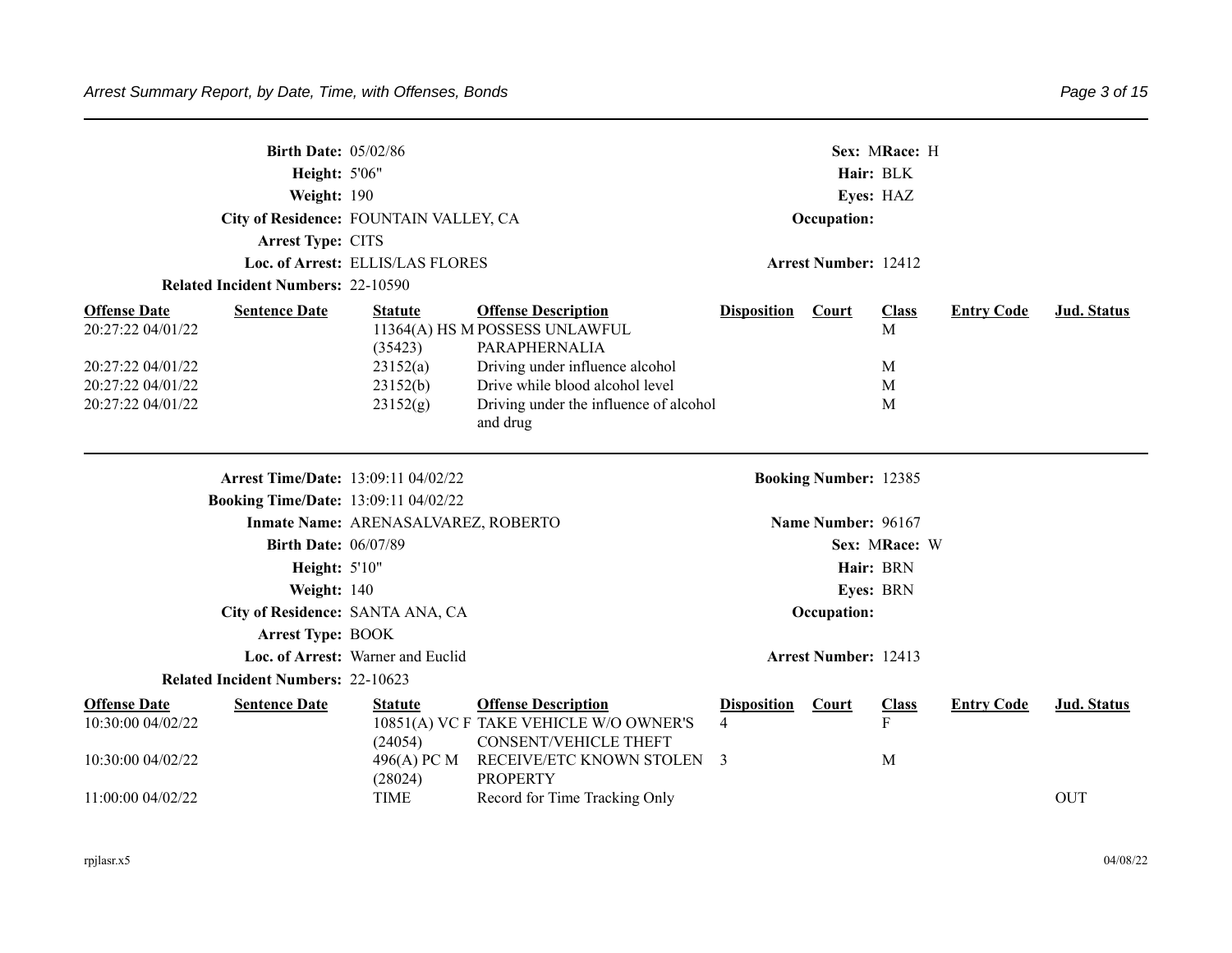|                                          | <b>Arrest Time/Date: 15:40:00 04/02/22</b>  |                                          |                                                                       |                         | <b>Booking Number: 12390</b> |                   |                   |             |
|------------------------------------------|---------------------------------------------|------------------------------------------|-----------------------------------------------------------------------|-------------------------|------------------------------|-------------------|-------------------|-------------|
|                                          | <b>Booking Time/Date: 15:40:00 04/02/22</b> |                                          |                                                                       |                         |                              |                   |                   |             |
|                                          |                                             | Inmate Name: DYRSSEN, THOMAS NORMAN      |                                                                       |                         | Name Number: 97877           |                   |                   |             |
|                                          | <b>Birth Date: 12/23/70</b>                 |                                          |                                                                       |                         |                              | Sex: MRace: W     |                   |             |
|                                          | Height: 6'00"                               |                                          |                                                                       |                         |                              | Hair: BRN         |                   |             |
|                                          | Weight: 170                                 |                                          |                                                                       |                         |                              | Eyes: BRN         |                   |             |
|                                          | City of Residence: WHITTIER, CA             |                                          |                                                                       |                         | Occupation:                  |                   |                   |             |
|                                          | Arrest Type: CITF                           |                                          |                                                                       |                         |                              |                   |                   |             |
|                                          |                                             | Loc. of Arrest: Euclid / Hospital Campus |                                                                       |                         | <b>Arrest Number: 12418</b>  |                   |                   |             |
|                                          | <b>Related Incident Numbers: 22-10644</b>   |                                          |                                                                       |                         |                              |                   |                   |             |
| <b>Offense Date</b><br>15:40:00 04/02/22 | <b>Sentence Date</b>                        | <b>Statute</b>                           | <b>Offense Description</b><br>11364(A) HS M POSSESS UNLAWFUL          | <b>Disposition</b><br>3 | Court                        | <b>Class</b><br>M | <b>Entry Code</b> | Jud. Status |
| 15:40:00 04/02/22                        |                                             | (35423)<br>(35353)                       | PARAPHERNALIA<br>11377(A) HS M POSSESS CONTROLLED<br><b>SUBSTANCE</b> | 3                       |                              | M                 |                   |             |
| 15:40:00 04/02/22                        |                                             | 135 PC M<br>(48009)                      | DESTROY/CONCEAL EVIDENCE 3                                            |                         |                              | M                 |                   |             |
|                                          | Arrest Time/Date: 23:51:00 04/02/22         |                                          |                                                                       |                         | <b>Booking Number: 12387</b> |                   |                   |             |
|                                          | <b>Booking Time/Date: 23:52:00 04/02/22</b> |                                          |                                                                       |                         |                              |                   |                   |             |
|                                          |                                             | Inmate Name: ORCUTT, CARY THOMAS         |                                                                       |                         | Name Number: 97869           |                   |                   |             |
|                                          | <b>Birth Date: 07/16/68</b>                 |                                          |                                                                       |                         |                              | Sex: FRace: H     |                   |             |
|                                          | <b>Height: 5'03"</b>                        |                                          |                                                                       |                         |                              | Hair: BRN         |                   |             |
|                                          | Weight: 130                                 |                                          |                                                                       |                         |                              | Eyes: BRN         |                   |             |
|                                          | City of Residence: WILDOMAR, CA             |                                          |                                                                       |                         | Occupation:                  |                   |                   |             |
|                                          | Arrest Type: CITF                           |                                          |                                                                       |                         |                              |                   |                   |             |
|                                          |                                             | Loc. of Arrest: Magnolia / Foxglove      |                                                                       |                         | <b>Arrest Number: 12415</b>  |                   |                   |             |
|                                          | <b>Related Incident Numbers: 22-10693</b>   |                                          |                                                                       |                         |                              |                   |                   |             |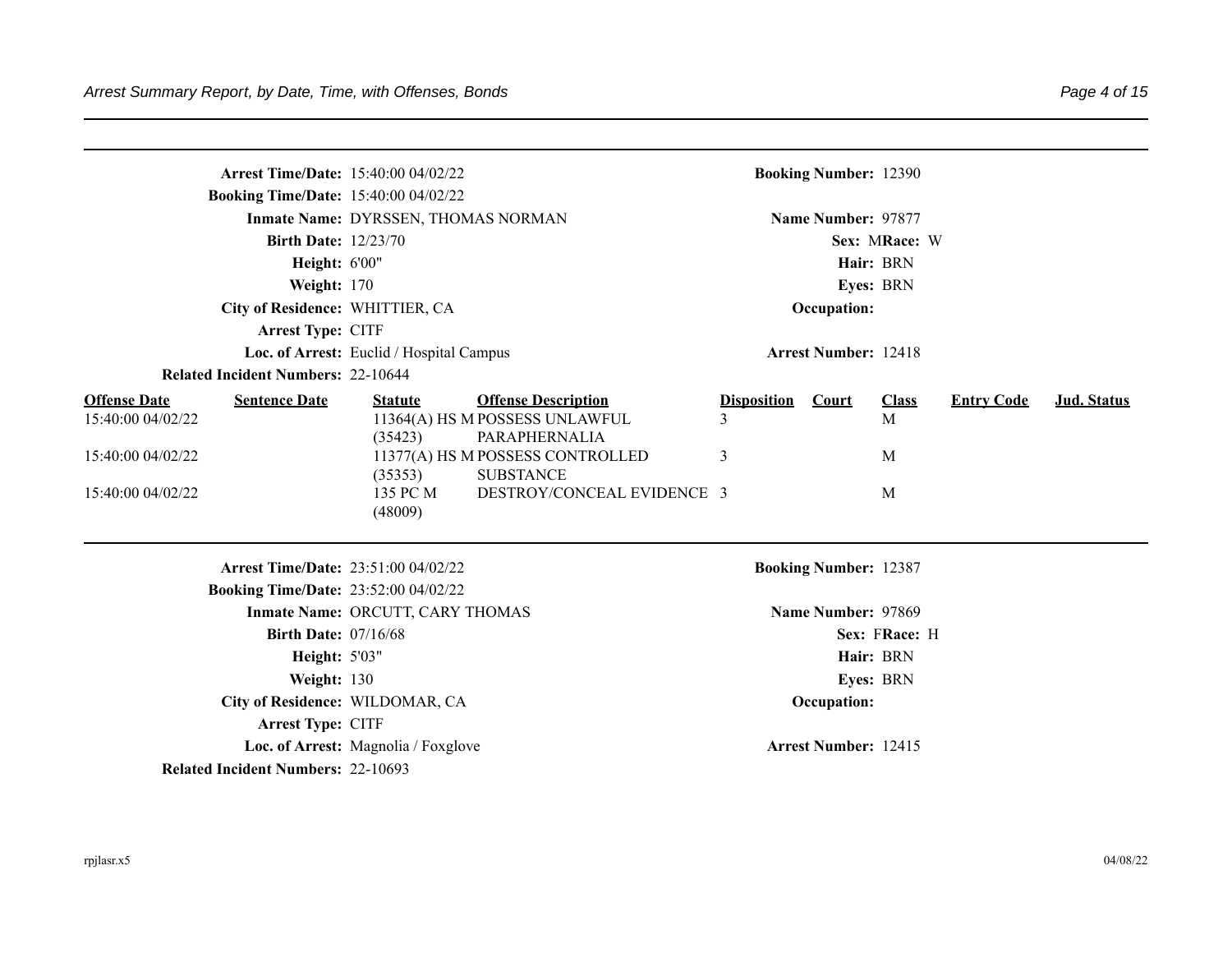| <b>Offense Date</b><br>23:51:00 04/02/22 | <b>Sentence Date</b>                        | <b>Statute</b><br>(35423)           | <b>Offense Description</b><br>11364(A) HS M POSSESS UNLAWFUL<br>PARAPHERNALIA | <b>Disposition</b>      | <b>Court</b>                 | <b>Class</b><br>M | <b>Entry Code</b> | Jud. Status        |
|------------------------------------------|---------------------------------------------|-------------------------------------|-------------------------------------------------------------------------------|-------------------------|------------------------------|-------------------|-------------------|--------------------|
|                                          | <b>Arrest Time/Date: 23:51:00 04/02/22</b>  |                                     |                                                                               |                         | <b>Booking Number: 12388</b> |                   |                   |                    |
|                                          | <b>Booking Time/Date: 23:52:00 04/02/22</b> |                                     |                                                                               |                         |                              |                   |                   |                    |
|                                          |                                             | Inmate Name: TALAMANTES, AMBER RAE  |                                                                               |                         | Name Number: 97870           |                   |                   |                    |
|                                          | <b>Birth Date: 10/17/80</b>                 |                                     |                                                                               |                         |                              | Sex: MRace: W     |                   |                    |
|                                          | <b>Height: 5'08"</b>                        |                                     |                                                                               |                         |                              | Hair: BRN         |                   |                    |
|                                          | Weight: 200                                 |                                     |                                                                               |                         |                              | Eyes: BRN         |                   |                    |
|                                          | City of Residence: WINCHESTER, CA           |                                     |                                                                               |                         | Occupation:                  |                   |                   |                    |
|                                          | Arrest Type: CITF                           |                                     |                                                                               |                         |                              |                   |                   |                    |
|                                          |                                             | Loc. of Arrest: Magnolia / Foxglove |                                                                               |                         | <b>Arrest Number: 12416</b>  |                   |                   |                    |
|                                          | <b>Related Incident Numbers: 22-10693</b>   |                                     |                                                                               |                         |                              |                   |                   |                    |
| <b>Offense Date</b><br>23:51:00 04/02/22 | <b>Sentence Date</b>                        | <b>Statute</b><br>(35423)           | <b>Offense Description</b><br>11364(A) HS M POSSESS UNLAWFUL<br>PARAPHERNALIA | <b>Disposition</b><br>3 | <b>Court</b>                 | <b>Class</b><br>M | <b>Entry Code</b> | <b>Jud.</b> Status |
|                                          | Arrest Time/Date: 05:47:01 04/03/22         |                                     |                                                                               |                         | <b>Booking Number: 12389</b> |                   |                   |                    |
|                                          | <b>Booking Time/Date: 05:47:01 04/03/22</b> |                                     |                                                                               |                         |                              |                   |                   |                    |
|                                          |                                             | Inmate Name: MCDONALD, ZACHARY COLE |                                                                               |                         | Name Number: 97872           |                   |                   |                    |
|                                          | <b>Birth Date: 12/09/94</b>                 |                                     |                                                                               |                         |                              | Sex: MRace: W     |                   |                    |
|                                          | <b>Height: 6'02"</b>                        |                                     |                                                                               |                         |                              | Hair: BRO         |                   |                    |
|                                          | Weight: 170                                 |                                     |                                                                               |                         |                              | Eyes: BLU         |                   |                    |
|                                          | City of Residence: HUNTINGTN BCH, CA        |                                     |                                                                               |                         | Occupation:                  |                   |                   |                    |
|                                          | <b>Arrest Type: BOOK</b>                    |                                     |                                                                               |                         |                              |                   |                   |                    |
|                                          |                                             | Loc. of Arrest: Talbert / Hyundai   |                                                                               |                         | <b>Arrest Number: 12417</b>  |                   |                   |                    |
|                                          | <b>Related Incident Numbers: 22-10716</b>   |                                     |                                                                               |                         |                              |                   |                   |                    |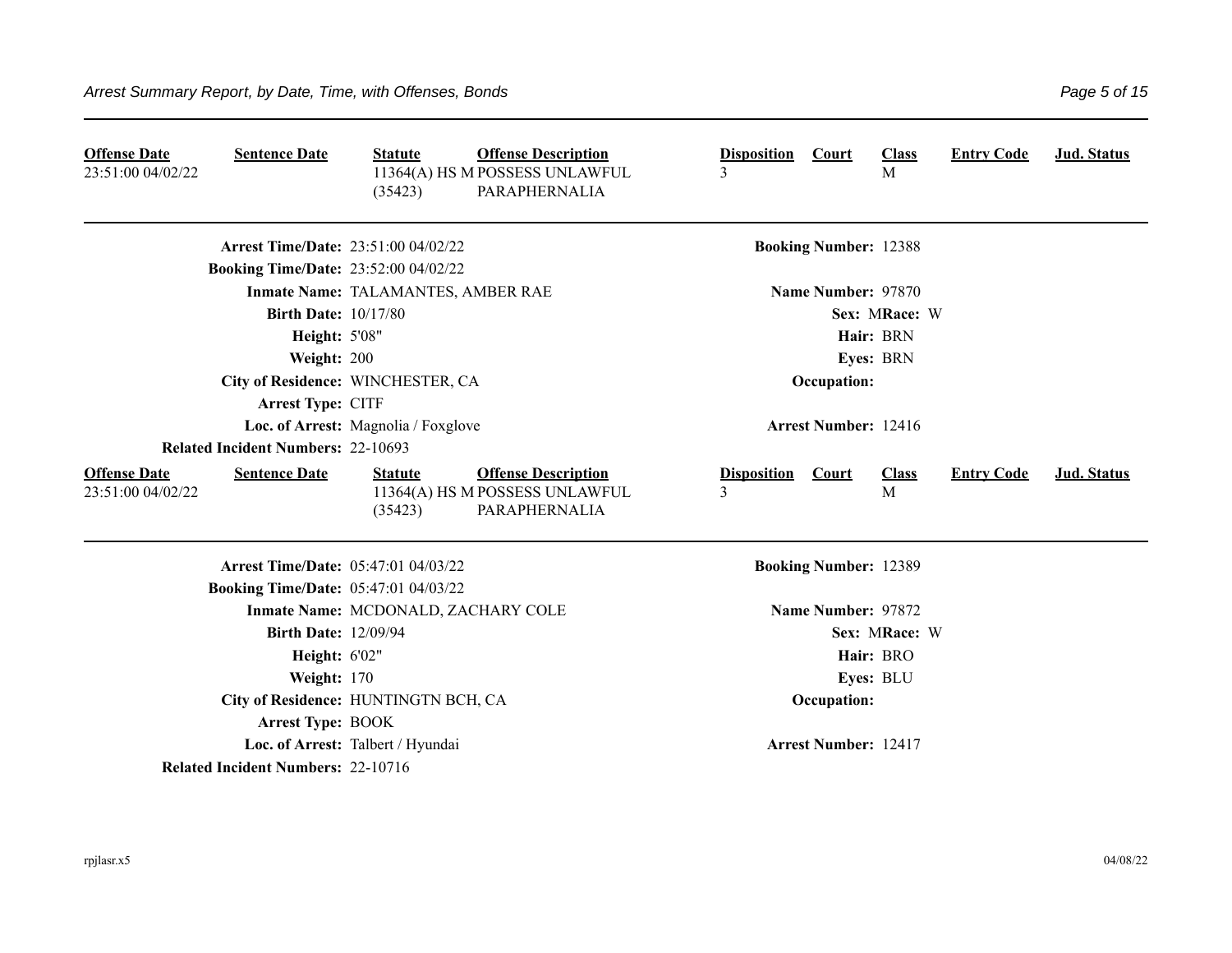| <b>Sentence Date</b><br><b>Offense Date</b><br>04:50:00 04/03/22<br>04:50:00 04/03/22 | <b>Statute</b><br>(35423)<br><b>WARRANT</b><br><b>NFV</b>   | <b>Offense Description</b><br>11364(A) HS M POSSESS UNLAWFUL<br>PARAPHERNALIA<br>NON FV WARRANT (FELONY) | <b>Disposition</b><br>2 | Court                        | <b>Class</b><br>M<br>$\mathbf{O}$ | <b>Entry Code</b> | Jud. Status |
|---------------------------------------------------------------------------------------|-------------------------------------------------------------|----------------------------------------------------------------------------------------------------------|-------------------------|------------------------------|-----------------------------------|-------------------|-------------|
|                                                                                       | <b>Arrest Time/Date: 13:45:00 04/04/22</b>                  |                                                                                                          |                         | <b>Booking Number: 12401</b> |                                   |                   |             |
|                                                                                       | <b>Booking Time/Date: 13:45:00 04/04/22</b>                 |                                                                                                          |                         |                              |                                   |                   |             |
|                                                                                       | Inmate Name: COBO, RONALD ALLEN                             |                                                                                                          |                         | Name Number: 78956           |                                   |                   |             |
|                                                                                       | <b>Birth Date: 11/13/62</b>                                 |                                                                                                          |                         |                              | Sex: FRace: H                     |                   |             |
|                                                                                       | <b>Height: 5'04"</b>                                        |                                                                                                          |                         |                              | Hair: BRN                         |                   |             |
|                                                                                       | Weight: 175                                                 |                                                                                                          |                         |                              | Eyes: HAZ                         |                   |             |
|                                                                                       | City of Residence: SANTA ANA, CA                            |                                                                                                          |                         | Occupation:                  |                                   |                   |             |
|                                                                                       | <b>Arrest Type: BOOK</b>                                    |                                                                                                          |                         |                              |                                   |                   |             |
|                                                                                       | Loc. of Arrest: 18533 Brookhurst                            |                                                                                                          |                         | <b>Arrest Number: 12429</b>  |                                   |                   |             |
| <b>Related Incident Numbers: 22-10857</b>                                             |                                                             |                                                                                                          |                         |                              |                                   |                   |             |
| <b>Offense Date</b><br><b>Sentence Date</b><br>13:45:00 04/04/22                      | <b>Statute</b><br>(35422)                                   | <b>Offense Description</b><br>11350(A) HS M POSSESS NARCOTIC<br>CONTROLLED SUBSTANCE                     | <b>Disposition</b><br>3 | Court                        | <b>Class</b><br>M                 | <b>Entry Code</b> | Jud. Status |
| 13:45:00 04/04/22                                                                     | (35353)                                                     | 11377(A) HS M POSSESS CONTROLLED<br><b>SUBSTANCE</b>                                                     | 3                       |                              | M                                 |                   |             |
| 13:45:00 04/04/22                                                                     | <b>WARRANT</b><br>(MISD)                                    | FV WARRANT (MISD)                                                                                        | 3                       |                              | M                                 |                   |             |
|                                                                                       | <b>Arrest Time/Date: 23:50:00 04/04/22</b>                  |                                                                                                          |                         | <b>Booking Number: 12395</b> |                                   |                   |             |
|                                                                                       | <b>Booking Time/Date: 23:50:00 04/04/22</b>                 |                                                                                                          |                         |                              |                                   |                   |             |
|                                                                                       | Inmate Name: RAEL, DANA NOEL<br><b>Birth Date: 12/25/86</b> |                                                                                                          |                         | Name Number: 97911           | Sex: FRace: W                     |                   |             |
|                                                                                       | <b>Height: 5'08"</b>                                        |                                                                                                          |                         |                              | Hair: BRN                         |                   |             |
|                                                                                       | Weight: 167                                                 |                                                                                                          |                         |                              | Eyes: BLU                         |                   |             |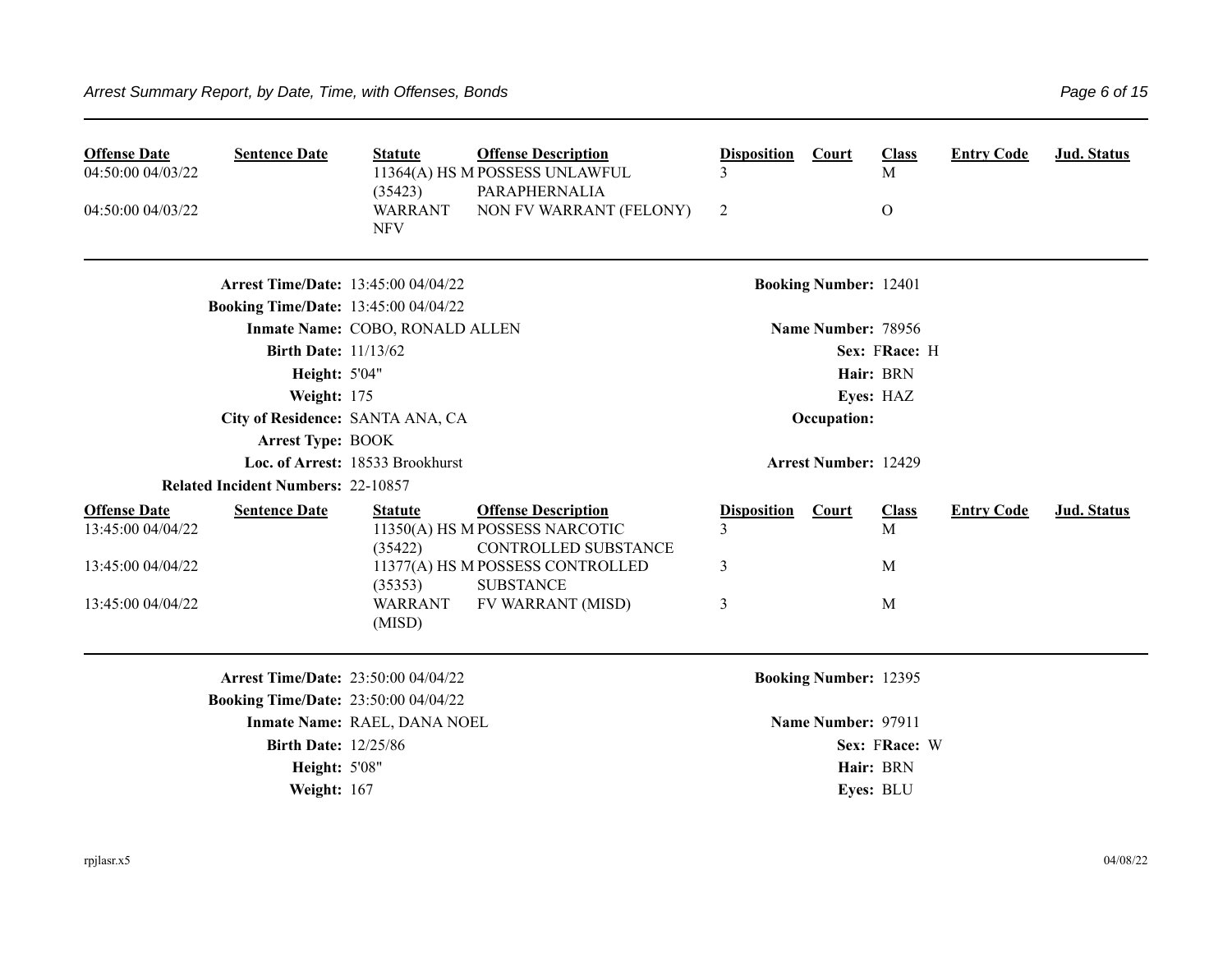|                                          | City of Residence: HUNTINGTON BCH, CA       |                                       |                                                                                    |                                           | Occupation:                  |                   |                   |             |
|------------------------------------------|---------------------------------------------|---------------------------------------|------------------------------------------------------------------------------------|-------------------------------------------|------------------------------|-------------------|-------------------|-------------|
|                                          | Arrest Type: CITF                           |                                       |                                                                                    |                                           |                              |                   |                   |             |
|                                          |                                             | Loc. of Arrest: Slater / San Hugo     |                                                                                    |                                           | <b>Arrest Number: 12423</b>  |                   |                   |             |
|                                          | <b>Related Incident Numbers: 22-10918</b>   |                                       |                                                                                    |                                           |                              |                   |                   |             |
| <b>Offense Date</b>                      | <b>Sentence Date</b>                        | <b>Statute</b>                        | <b>Offense Description</b>                                                         | <b>Disposition</b>                        | Court                        | <b>Class</b>      | <b>Entry Code</b> | Jud. Status |
| 23:50:00 04/04/22                        |                                             | (35422)                               | 11350(A) HS M POSSESS NARCOTIC<br>CONTROLLED SUBSTANCE                             |                                           |                              | M                 |                   |             |
| 23:50:00 04/04/22                        |                                             | (35423)                               | 11364(A) HS M POSSESS UNLAWFUL<br>PARAPHERNALIA                                    | 3                                         |                              | M                 |                   |             |
| 23:50:00 04/04/22                        |                                             | (35353)                               | 11377(A) HS M POSSESS CONTROLLED<br><b>SUBSTANCE</b>                               | 3                                         |                              | M                 |                   |             |
|                                          | <b>Arrest Time/Date: 03:31:42 04/05/22</b>  |                                       |                                                                                    |                                           | <b>Booking Number: 12394</b> |                   |                   |             |
|                                          | <b>Booking Time/Date: 23:50:00 04/04/22</b> |                                       |                                                                                    |                                           |                              |                   |                   |             |
|                                          |                                             | Inmate Name: SHAPLEY, MALEA CHRISTINE |                                                                                    |                                           | Name Number: 97910           |                   |                   |             |
|                                          | <b>Birth Date: 12/11/91</b>                 |                                       |                                                                                    |                                           |                              | Sex: MRace: H     |                   |             |
|                                          | <b>Height: 5'11"</b>                        |                                       |                                                                                    |                                           |                              | Hair: BRN         |                   |             |
|                                          | Weight: 150                                 |                                       |                                                                                    |                                           |                              | Eyes: BRN         |                   |             |
|                                          | City of Residence: HUNTINGTON BCH, CA       |                                       |                                                                                    |                                           | Occupation:                  |                   |                   |             |
|                                          | Arrest Type: CITF                           |                                       |                                                                                    |                                           |                              |                   |                   |             |
|                                          |                                             | Loc. of Arrest: Slater / San Hugo     |                                                                                    |                                           | <b>Arrest Number: 12422</b>  |                   |                   |             |
|                                          | <b>Related Incident Numbers: 22-10918</b>   |                                       |                                                                                    |                                           |                              |                   |                   |             |
| <b>Offense Date</b><br>23:50:00 04/04/22 | <b>Sentence Date</b>                        | <b>Statute</b><br>(35353)             | <b>Offense Description</b><br>11377(A) HS M POSSESS CONTROLLED<br><b>SUBSTANCE</b> | <b>Disposition</b> Court<br>$\mathcal{E}$ |                              | <b>Class</b><br>M | <b>Entry Code</b> | Jud. Status |
|                                          | Arrest Time/Date: 04:12:54 04/05/22         |                                       |                                                                                    |                                           | <b>Booking Number: 12396</b> |                   |                   |             |
|                                          | <b>Booking Time/Date: 04:12:54 04/05/22</b> |                                       |                                                                                    |                                           |                              |                   |                   |             |
|                                          |                                             | Inmate Name: TRUJILLO, ANTHONY JOSEPH |                                                                                    |                                           | Name Number: 97914           |                   |                   |             |
|                                          | <b>Birth Date: 05/18/01</b>                 |                                       |                                                                                    |                                           |                              | Sex: MRace: W     |                   |             |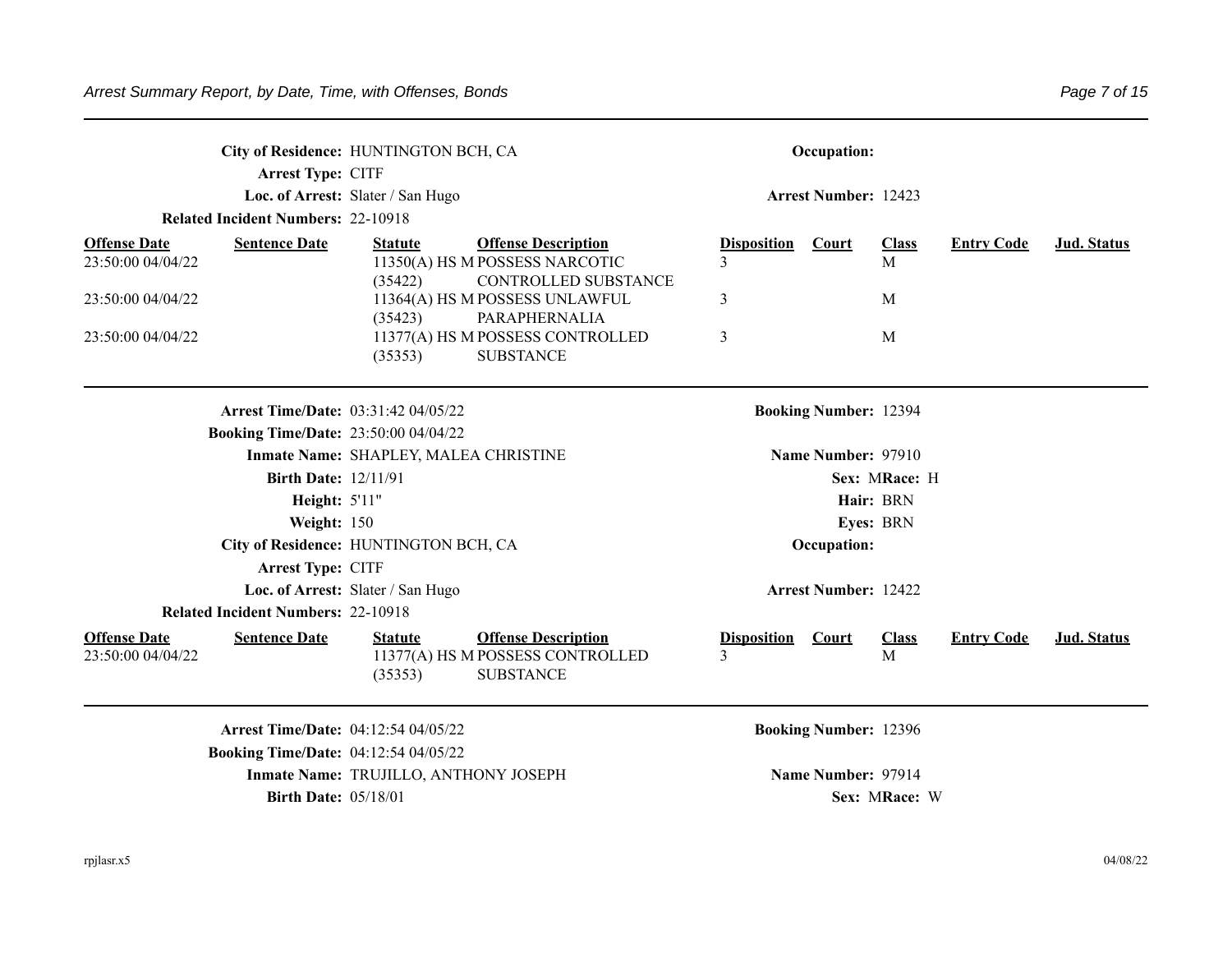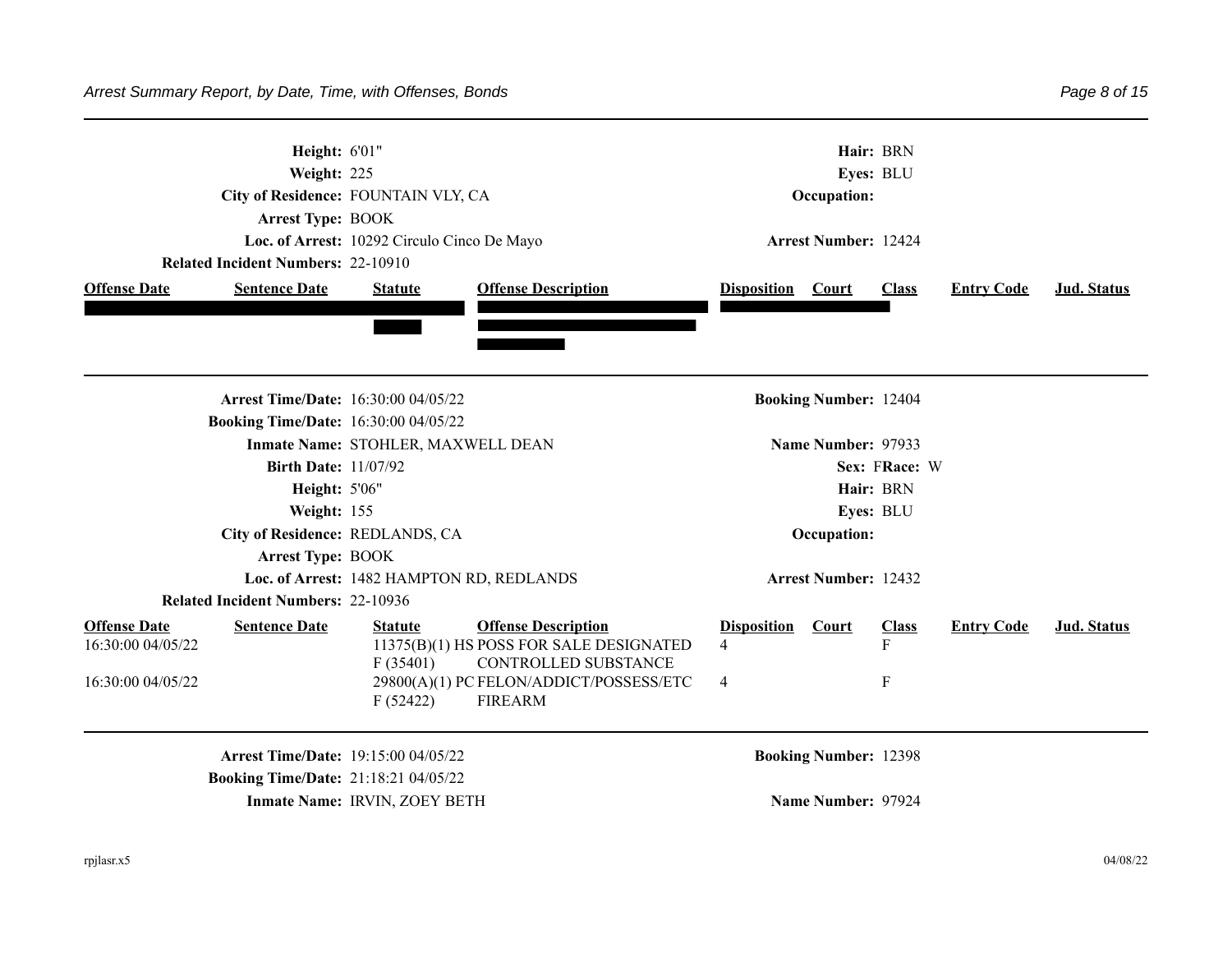|                                          | <b>Birth Date: 06/28/96</b>                 |                                          |                                                                                                      |                         | Sex: MRace: W                |                   |                   |                    |  |  |
|------------------------------------------|---------------------------------------------|------------------------------------------|------------------------------------------------------------------------------------------------------|-------------------------|------------------------------|-------------------|-------------------|--------------------|--|--|
|                                          | <b>Height: 6'00"</b>                        |                                          |                                                                                                      |                         |                              | Hair: BLK         |                   |                    |  |  |
|                                          | Weight: 200                                 |                                          |                                                                                                      |                         |                              | Eyes: GRN         |                   |                    |  |  |
|                                          |                                             | City of Residence: LOS ANGELES, CA       |                                                                                                      |                         | Occupation:                  |                   |                   |                    |  |  |
|                                          | Arrest Type: CITF                           |                                          |                                                                                                      |                         |                              |                   |                   |                    |  |  |
|                                          |                                             | Loc. of Arrest: 17900 NEWHOPE ST; COSTCO |                                                                                                      |                         | <b>Arrest Number: 12426</b>  |                   |                   |                    |  |  |
|                                          | <b>Related Incident Numbers: 22-11024</b>   |                                          |                                                                                                      |                         |                              |                   |                   |                    |  |  |
| <b>Offense Date</b>                      | <b>Sentence Date</b>                        | <b>Statute</b>                           | <b>Offense Description</b>                                                                           | <b>Disposition</b>      | Court                        | <b>Class</b>      | <b>Entry Code</b> | <b>Jud. Status</b> |  |  |
| 19:15:00 04/05/22                        |                                             | (23273)                                  | 459.5(A) PC M SHOPLIFTING                                                                            | 3                       |                              | M                 |                   |                    |  |  |
|                                          | <b>Arrest Time/Date: 00:15:00 04/06/22</b>  |                                          |                                                                                                      |                         | <b>Booking Number: 12399</b> |                   |                   |                    |  |  |
|                                          | <b>Booking Time/Date: 23:44:00 04/05/22</b> |                                          |                                                                                                      |                         |                              |                   |                   |                    |  |  |
|                                          |                                             | Inmate Name: COENEN, CHRISTOPHER SCOTT   |                                                                                                      |                         | Name Number: 97925           |                   |                   |                    |  |  |
|                                          | <b>Birth Date: 08/03/81</b>                 |                                          |                                                                                                      |                         |                              | Sex: MRace: O     |                   |                    |  |  |
|                                          | <b>Height: 5'07"</b>                        |                                          |                                                                                                      | Hair: BLK               |                              |                   |                   |                    |  |  |
|                                          | Weight: 150                                 |                                          |                                                                                                      | Eyes: BLK               |                              |                   |                   |                    |  |  |
|                                          |                                             | City of Residence: FOUNTAIN VALLEY, CA   |                                                                                                      | Occupation:             |                              |                   |                   |                    |  |  |
|                                          | <b>Arrest Type: BOOK</b>                    |                                          |                                                                                                      |                         |                              |                   |                   |                    |  |  |
|                                          |                                             | Loc. of Arrest: Warner/Los Jardines W    |                                                                                                      |                         | <b>Arrest Number: 12427</b>  |                   |                   |                    |  |  |
|                                          | <b>Related Incident Numbers: 22-11028</b>   |                                          |                                                                                                      |                         |                              |                   |                   |                    |  |  |
| <b>Offense Date</b><br>23:44:00 04/06/22 | <b>Sentence Date</b>                        | <b>Statute</b><br>(24054)                | <b>Offense Description</b><br>10851(A) VC F TAKE VEHICLE W/O OWNER'S<br><b>CONSENT/VEHICLE THEFT</b> | <b>Disposition</b><br>4 | <b>Court</b>                 | <b>Class</b><br>F | <b>Entry Code</b> | <b>Jud. Status</b> |  |  |
| 23:44:00 04/05/22                        |                                             | <b>TIME</b>                              | Record for Time Tracking Only                                                                        |                         |                              |                   |                   | <b>OUT</b>         |  |  |
|                                          | <b>Arrest Time/Date: 04:27:44 04/06/22</b>  |                                          |                                                                                                      |                         | <b>Booking Number: 12400</b> |                   |                   |                    |  |  |
|                                          | <b>Booking Time/Date: 04:27:44 04/06/22</b> |                                          |                                                                                                      |                         |                              |                   |                   |                    |  |  |

**Inmate Name: SANDHER, GURCHARAN SINGH Name Number: 25283**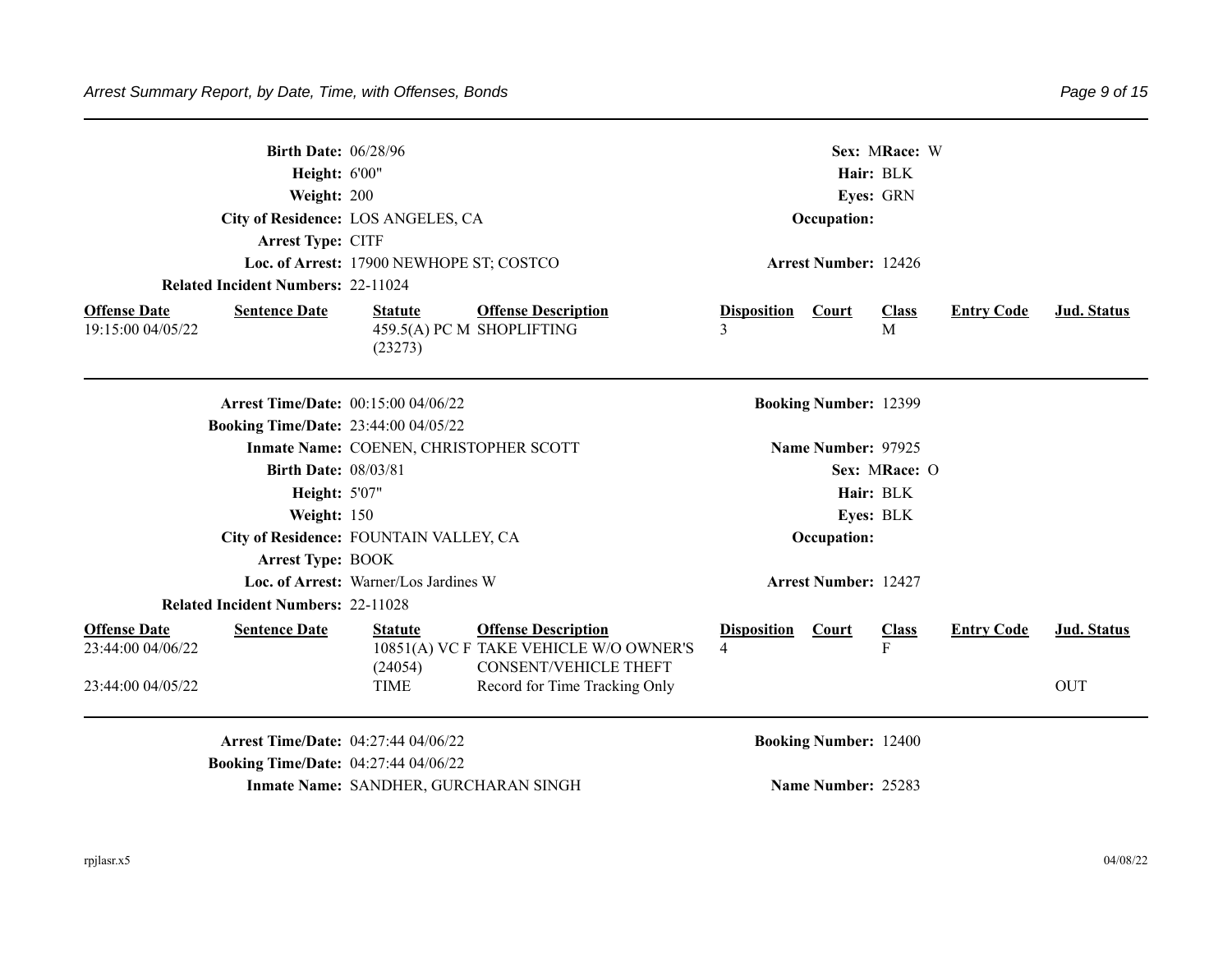| <b>Birth Date: 08/09/58</b><br>Height: 5'10"<br>Weight: 170<br>Arrest Type: CITF<br><b>Related Incident Numbers: 22-11032</b> | City of Residence: FOUNTAIN VALLEY, CA<br>Loc. of Arrest: Greenlead and La Esperanza |                                                                                                        |                    | Occupation:<br><b>Arrest Number: 12428</b> | Sex: MRace: H<br>Hair: BLK<br>Eyes: BRN |                   |                    |
|-------------------------------------------------------------------------------------------------------------------------------|--------------------------------------------------------------------------------------|--------------------------------------------------------------------------------------------------------|--------------------|--------------------------------------------|-----------------------------------------|-------------------|--------------------|
| <b>Offense Date</b><br><b>Sentence Date</b><br>20:27:00 04/05/22                                                              | <b>Statute</b><br>647(F) PC M<br>(35005)                                             | <b>Offense Description</b><br>DISORDERLY CONDUCT: UNDER 3<br><b>INFLUENCE OF DRUG</b>                  | <b>Disposition</b> | <b>Court</b>                               | <b>Class</b><br>M                       | <b>Entry Code</b> | Jud. Status        |
| <b>Booking Time/Date: 16:57:19 04/06/22</b>                                                                                   | <b>Arrest Time/Date: 16:57:19 04/06/22</b>                                           |                                                                                                        |                    | <b>Booking Number: 12405</b>               |                                         |                   |                    |
|                                                                                                                               | Inmate Name: MALDONADO, CESAR ALCIDES                                                |                                                                                                        |                    | Name Number: 97551                         |                                         |                   |                    |
| <b>Birth Date: 12/27/68</b>                                                                                                   |                                                                                      |                                                                                                        |                    |                                            | Sex: FRace: H                           |                   |                    |
| <b>Height: 5'08"</b>                                                                                                          |                                                                                      |                                                                                                        |                    |                                            | Hair: BRN                               |                   |                    |
| Weight: $160$                                                                                                                 |                                                                                      |                                                                                                        |                    |                                            | <b>Eyes: BRN</b>                        |                   |                    |
| City of Residence: TUSTIN, CA                                                                                                 |                                                                                      |                                                                                                        |                    | Occupation:                                |                                         |                   |                    |
| <b>Arrest Type: BOOK</b>                                                                                                      |                                                                                      |                                                                                                        |                    |                                            |                                         |                   |                    |
|                                                                                                                               | Loc. of Arrest: 16400 brookhurst st                                                  |                                                                                                        |                    | <b>Arrest Number: 12433</b>                |                                         |                   |                    |
| <b>Related Incident Numbers: 22-11119</b>                                                                                     |                                                                                      |                                                                                                        |                    |                                            |                                         |                   |                    |
| <b>Offense Date</b><br><b>Sentence Date</b><br>16:11:00 04/06/22<br>16:11:00 04/06/22                                         | <b>Statute</b><br>(35423)<br>WARRANT<br>NFV (MISD)                                   | <b>Offense Description</b><br>11364(A) HS M POSSESS UNLAWFUL<br>PARAPHERNALIA<br>NON FV WARRANT (MISD) | <b>Disposition</b> | Court                                      | <b>Class</b><br>M<br>M                  | <b>Entry Code</b> | <b>Jud. Status</b> |

**Arrest Time/Date:** 21:23:00 04/06/22 **Booking Number:** 12412 **Booking Time/Date:** 21:23:00 04/06/22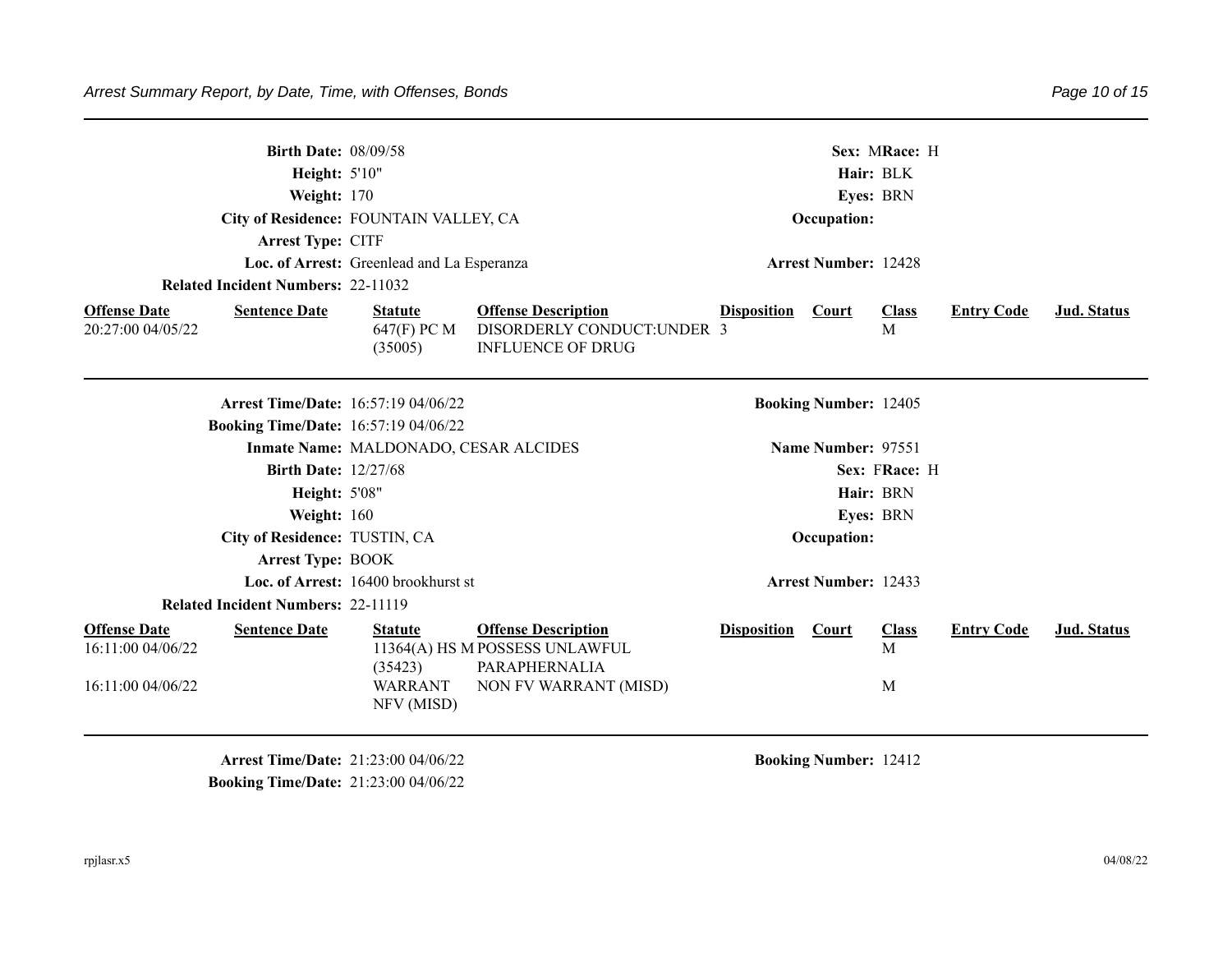|                                                               |                                           | Inmate Name: LOPEZ, ARLEEN STACY                      |                                                                                                                                     |                         | Name Number: 97968           |                   |                   |                                  |
|---------------------------------------------------------------|-------------------------------------------|-------------------------------------------------------|-------------------------------------------------------------------------------------------------------------------------------------|-------------------------|------------------------------|-------------------|-------------------|----------------------------------|
|                                                               | <b>Birth Date: 09/28/90</b>               |                                                       |                                                                                                                                     |                         |                              | Sex: MRace: W     |                   |                                  |
|                                                               | <b>Height: 6'04"</b>                      |                                                       |                                                                                                                                     |                         |                              | Hair: BLN         |                   |                                  |
|                                                               | Weight: 190                               |                                                       |                                                                                                                                     |                         |                              | Eyes: BLU         |                   |                                  |
|                                                               |                                           | City of Residence: PICO RIVERA, CA                    |                                                                                                                                     |                         | Occupation:                  |                   |                   |                                  |
|                                                               | Arrest Type: CITF                         |                                                       |                                                                                                                                     |                         |                              |                   |                   |                                  |
|                                                               |                                           | Loc. of Arrest: Blarney Stone; 11761 Edinger          |                                                                                                                                     |                         | <b>Arrest Number: 12440</b>  |                   |                   |                                  |
|                                                               | <b>Related Incident Numbers: 22-11155</b> |                                                       |                                                                                                                                     |                         |                              |                   |                   |                                  |
| <b>Offense Date</b><br>21:23:00 04/06/22                      | <b>Sentence Date</b>                      | <b>Statute</b><br>(35353)                             | <b>Offense Description</b><br>11377(A) HS M POSSESS CONTROLLED<br><b>SUBSTANCE</b>                                                  | <b>Disposition</b>      | <b>Court</b>                 | <b>Class</b><br>M | <b>Entry Code</b> | Jud. Status                      |
|                                                               |                                           | <b>Arrest Time/Date: 22:10:00 04/06/22</b>            |                                                                                                                                     |                         | <b>Booking Number: 12407</b> |                   |                   |                                  |
|                                                               |                                           | <b>Booking Time/Date: 22:10:00 04/06/22</b>           |                                                                                                                                     |                         |                              |                   |                   |                                  |
|                                                               |                                           |                                                       | Inmate Name: BROUSSEAU, BRIAN ALEXANDER                                                                                             |                         | Name Number: 97944           |                   |                   |                                  |
|                                                               | <b>Birth Date: 09/14/93</b>               |                                                       |                                                                                                                                     |                         |                              | Sex: MRace: H     |                   |                                  |
|                                                               | <b>Height: 6'02"</b>                      |                                                       |                                                                                                                                     |                         |                              | Hair: BLK         |                   |                                  |
|                                                               | Weight: 215                               |                                                       |                                                                                                                                     |                         |                              | Eyes: BRO         |                   |                                  |
|                                                               |                                           | City of Residence: HUNTINGTN BCH, CA                  |                                                                                                                                     |                         | Occupation:                  |                   |                   |                                  |
|                                                               | <b>Arrest Type: BOOK</b>                  |                                                       |                                                                                                                                     |                         |                              |                   |                   |                                  |
|                                                               |                                           | Loc. of Arrest: 7102 HEIL AVE, HB                     |                                                                                                                                     |                         | <b>Arrest Number: 12435</b>  |                   |                   |                                  |
|                                                               | <b>Related Incident Numbers: 22-11115</b> |                                                       |                                                                                                                                     |                         |                              |                   |                   |                                  |
| <b>Offense Date</b><br>22:10:00 04/06/22<br>22:10:00 04/06/22 | <b>Sentence Date</b>                      | <b>Statute</b><br>11351 HSF<br>(35276)<br><b>TIME</b> | <b>Offense Description</b><br>POSSESS/PURCHASE FOR SALE<br>NARCOTIC/CONTROLLED<br><b>SUBSTANCE</b><br>Record for Time Tracking Only | <b>Disposition</b><br>4 | Court                        | <b>Class</b><br>F | <b>Entry Code</b> | <b>Jud.</b> Status<br><b>OUT</b> |
|                                                               |                                           |                                                       |                                                                                                                                     |                         |                              |                   |                   |                                  |

**Arrest Time/Date:** 22:10:00 04/06/22 **Booking Number:** 12408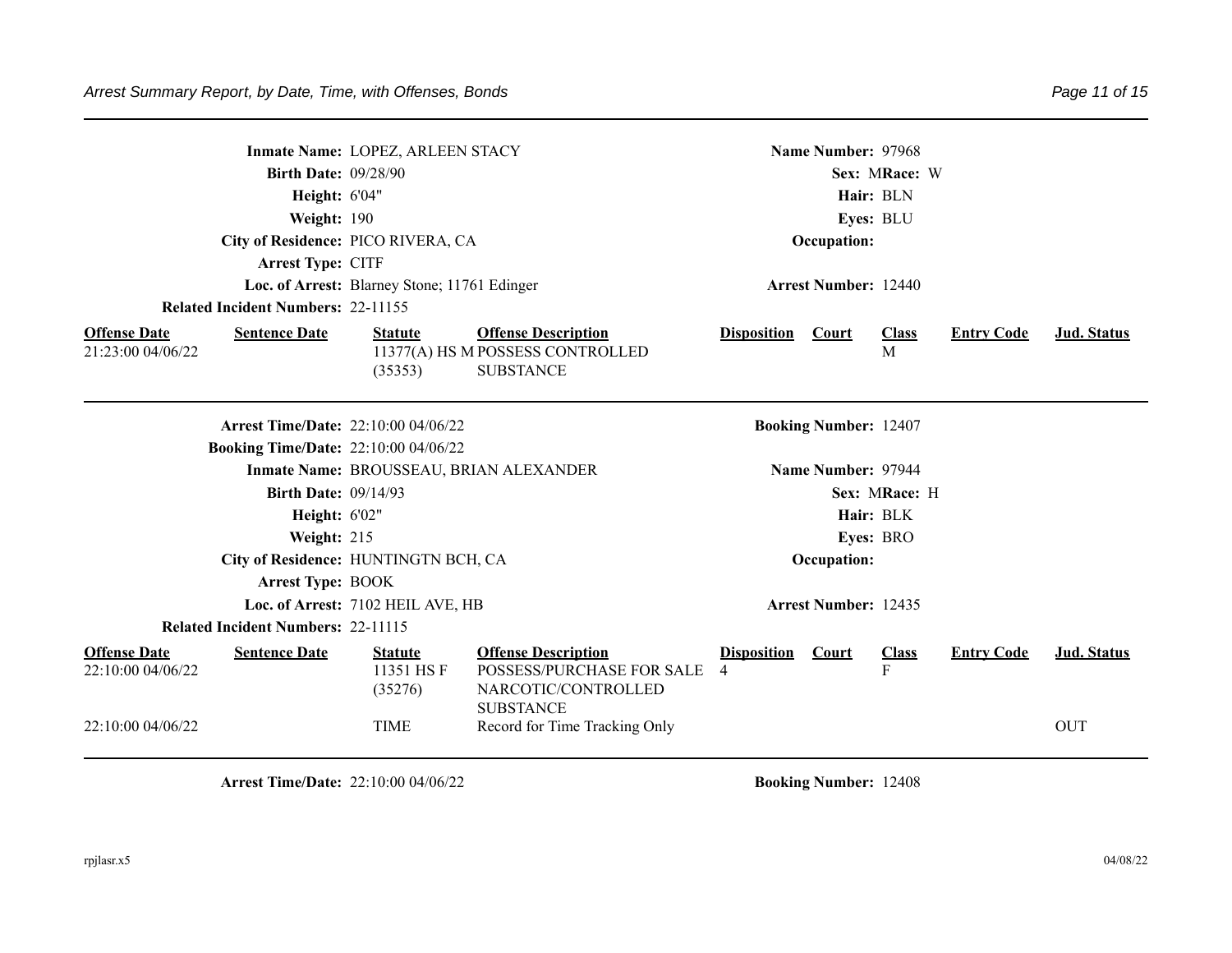| <b>Booking Time/Date: 22:10:00 04/07/22</b>                                        | City of Residence: LONG BEACH, CA           | Name Number: 97948<br>Sex: MRace: W<br>Hair: BRN<br>Eyes: BLU<br>Occupation: |                                                                                                                                                        |                    |                              |                             |                   |                           |
|------------------------------------------------------------------------------------|---------------------------------------------|------------------------------------------------------------------------------|--------------------------------------------------------------------------------------------------------------------------------------------------------|--------------------|------------------------------|-----------------------------|-------------------|---------------------------|
|                                                                                    | <b>Arrest Type: BOOK</b>                    | Loc. of Arrest: 7102 HEIL AVE, HB                                            |                                                                                                                                                        |                    | <b>Arrest Number: 12436</b>  |                             |                   |                           |
|                                                                                    | <b>Related Incident Numbers: 22-11115</b>   |                                                                              |                                                                                                                                                        |                    |                              |                             |                   |                           |
| <b>Offense Date</b><br>22:10:00 04/06/22<br>22:10:00 04/06/22                      | <b>Sentence Date</b>                        | <b>Statute</b><br>11378 HSF<br>(35138)<br><b>TIME</b>                        | <b>Offense Description</b><br>POSSESS CONTROLLED<br><b>SUBSTANCE FOR SALE</b><br>Record for Time Tracking Only                                         | <b>Disposition</b> | <b>Court</b>                 | <b>Class</b><br>${\bf F}$   | <b>Entry Code</b> | Jud. Status<br><b>OUT</b> |
| 22:10:00 04/06/22                                                                  |                                             | <b>WARRANT</b><br><b>NFV</b>                                                 | NON FV WARRANT (FELONY)                                                                                                                                | 2                  |                              | $\mathbf O$                 |                   |                           |
|                                                                                    | <b>Arrest Time/Date: 00:26:15 04/07/22</b>  |                                                                              |                                                                                                                                                        |                    | <b>Booking Number: 12406</b> |                             |                   |                           |
|                                                                                    | <b>Booking Time/Date: 00:26:15 04/07/22</b> |                                                                              |                                                                                                                                                        |                    |                              |                             |                   |                           |
|                                                                                    |                                             | Inmate Name: DEREGO, DONALD EDWARD                                           |                                                                                                                                                        |                    | Name Number: 54093           |                             |                   |                           |
|                                                                                    | <b>Birth Date: 11/08/55</b>                 |                                                                              |                                                                                                                                                        |                    |                              | Sex: MRace: H               |                   |                           |
|                                                                                    | <b>Height: 5'03"</b>                        |                                                                              |                                                                                                                                                        |                    | Hair: BLK                    |                             |                   |                           |
|                                                                                    | <b>Weight: 170</b>                          |                                                                              |                                                                                                                                                        |                    | Eyes: BRN                    |                             |                   |                           |
|                                                                                    | City of Residence: FOUNTAIN VALLEY, CA      |                                                                              |                                                                                                                                                        |                    | Occupation:                  |                             |                   |                           |
|                                                                                    | Arrest Type: CITF                           |                                                                              |                                                                                                                                                        |                    |                              |                             |                   |                           |
|                                                                                    | Loc. of Arrest: 9950 SLATER                 |                                                                              |                                                                                                                                                        |                    | <b>Arrest Number: 12434</b>  |                             |                   |                           |
|                                                                                    | <b>Related Incident Numbers: 22-11159</b>   |                                                                              |                                                                                                                                                        |                    |                              |                             |                   |                           |
| <b>Offense Date</b><br>21:33:26 04/06/22<br>21:33:26 04/06/22<br>21:33:26 04/06/22 | <b>Sentence Date</b>                        | <b>Statute</b><br>23152(a)<br>23152(b)<br>23152(g)                           | <b>Offense Description</b><br>Driving under influence alcohol<br>Drive while blood alcohol level<br>Driving under the influence of alcohol<br>and drug | <b>Disposition</b> | Court                        | <b>Class</b><br>M<br>M<br>M | <b>Entry Code</b> | <b>Jud. Status</b>        |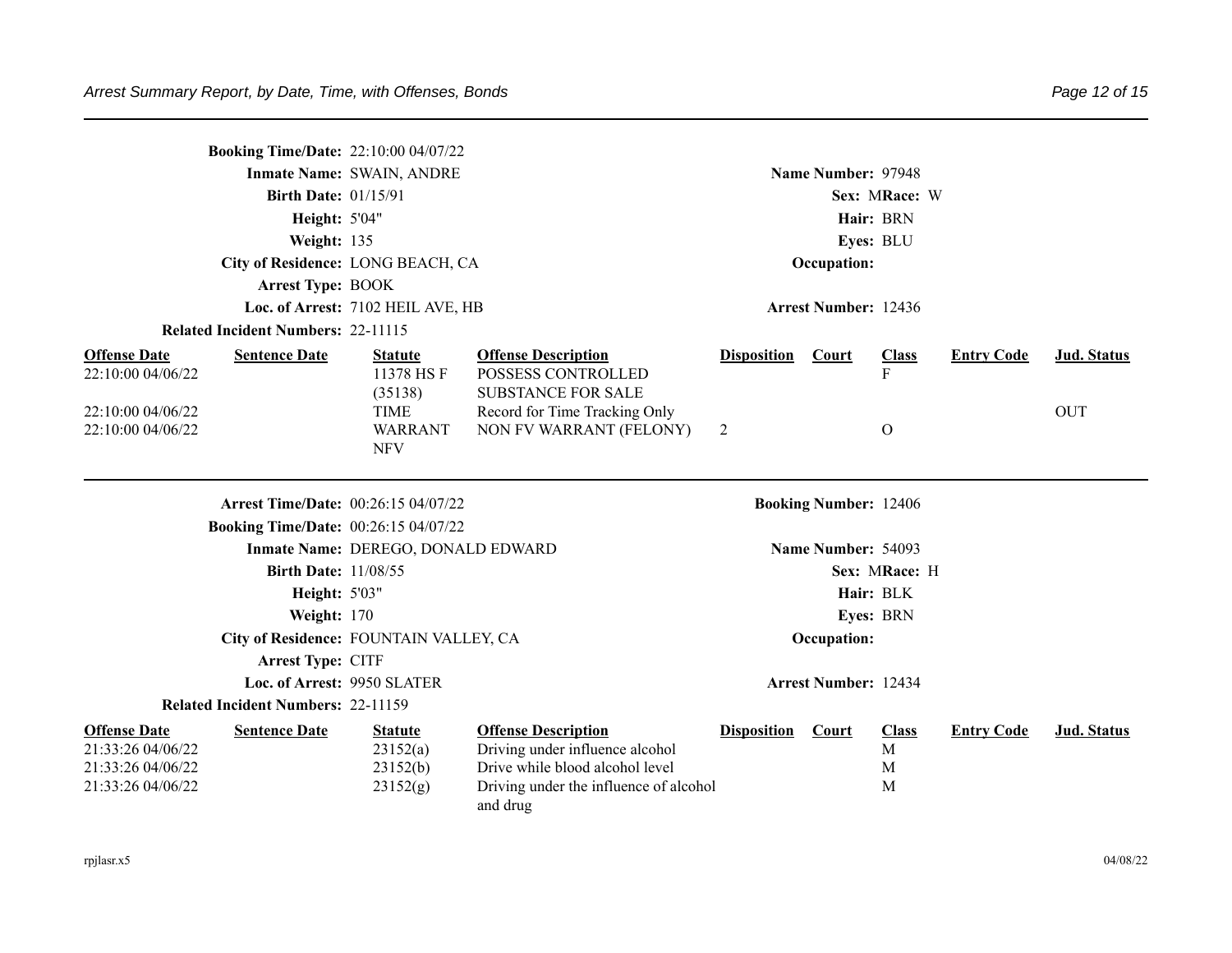| <b>Offense Date</b><br>21:33:00 04/06/22                      | <b>Sentence Date</b>                        | <b>Statute</b><br>4060 BP M<br>(35363)           | <b>Offense Description</b><br>POSSESS CONTROLLED<br>SUBSTANCES WITHOUT A<br><b>PRESCRIPTION</b>                  | <b>Disposition</b> | Court                        | <b>Class</b><br>M      | <b>Entry Code</b> | Jud. Status |
|---------------------------------------------------------------|---------------------------------------------|--------------------------------------------------|------------------------------------------------------------------------------------------------------------------|--------------------|------------------------------|------------------------|-------------------|-------------|
|                                                               | <b>Arrest Time/Date: 04:48:00 04/07/22</b>  |                                                  |                                                                                                                  |                    | <b>Booking Number: 12411</b> |                        |                   |             |
|                                                               | <b>Booking Time/Date: 04:30:00 04/07/22</b> |                                                  |                                                                                                                  |                    |                              |                        |                   |             |
|                                                               |                                             | Inmate Name: GOMEZDELACRUZ, ARCADIO              |                                                                                                                  |                    | Name Number: 96486           |                        |                   |             |
|                                                               | <b>Birth Date: 10/07/92</b>                 |                                                  |                                                                                                                  |                    |                              | Sex: MRace: O          |                   |             |
|                                                               | Height: 6'01"                               |                                                  |                                                                                                                  |                    |                              | Hair: BRN              |                   |             |
|                                                               | Weight: 215                                 |                                                  |                                                                                                                  |                    |                              | Eyes: BLU              |                   |             |
|                                                               | City of Residence: ORANGE, CA               |                                                  |                                                                                                                  |                    | Occupation:                  |                        |                   |             |
|                                                               | Arrest Type: CITF                           |                                                  |                                                                                                                  |                    |                              |                        |                   |             |
|                                                               |                                             | Loc. of Arrest: AZALEA/SPRUCE                    |                                                                                                                  |                    | <b>Arrest Number: 12439</b>  |                        |                   |             |
|                                                               | <b>Related Incident Numbers: 22-11184</b>   |                                                  |                                                                                                                  |                    |                              |                        |                   |             |
| <b>Offense Date</b><br>04:48:00 04/07/22<br>04:48:00 04/07/22 | <b>Sentence Date</b>                        | <b>Statute</b><br>(35353)<br>466 PC M<br>(22012) | <b>Offense Description</b><br>11377(A) HS M POSSESS CONTROLLED<br><b>SUBSTANCE</b><br>POSSESS/ETC BURGLARY TOOLS | <b>Disposition</b> | Court                        | <b>Class</b><br>M<br>M | <b>Entry Code</b> | Jud. Status |
|                                                               | <b>Arrest Time/Date: 11:18:16 04/07/22</b>  |                                                  |                                                                                                                  |                    | <b>Booking Number: 12409</b> |                        |                   |             |
|                                                               | <b>Booking Time/Date: 11:18:16 04/07/22</b> |                                                  |                                                                                                                  |                    |                              |                        |                   |             |
|                                                               |                                             | Inmate Name: RAYESS, TAREK TALAL                 |                                                                                                                  |                    | Name Number: 88172           |                        |                   |             |
|                                                               | <b>Birth Date: 07/01/68</b>                 |                                                  |                                                                                                                  |                    |                              | Sex: MRace: H          |                   |             |
|                                                               | Height: '"                                  |                                                  |                                                                                                                  |                    | Hair:                        |                        |                   |             |
|                                                               | Weight: 0                                   |                                                  |                                                                                                                  |                    | <b>Eyes:</b>                 |                        |                   |             |
|                                                               | City of Residence: IRVINE, CA               |                                                  |                                                                                                                  |                    | Occupation:                  |                        |                   |             |
|                                                               | <b>Arrest Type: BOOK</b>                    |                                                  |                                                                                                                  |                    |                              |                        |                   |             |
|                                                               |                                             | Loc. of Arrest: 17680 NEWHOPE ST                 |                                                                                                                  |                    | <b>Arrest Number: 12437</b>  |                        |                   |             |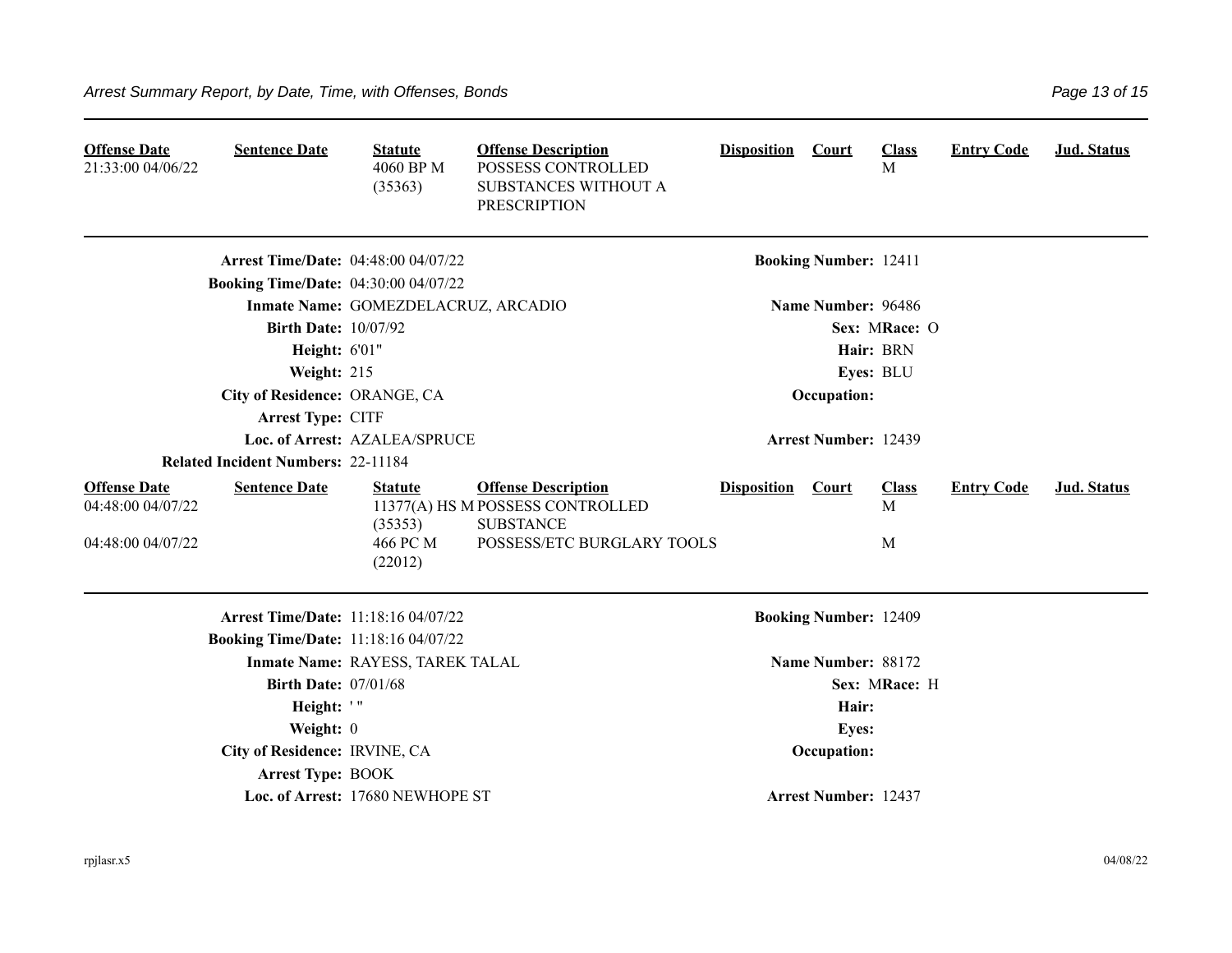| Related Incident Numbers: 22-11204       |                      |                              |                                                                                    |                    |       |                             |                   |             |  |
|------------------------------------------|----------------------|------------------------------|------------------------------------------------------------------------------------|--------------------|-------|-----------------------------|-------------------|-------------|--|
| <b>Offense Date</b><br>09:19:00 04/07/22 | <b>Sentence Date</b> | <b>Statute</b><br>(35353)    | <b>Offense Description</b><br>11377(A) HS M POSSESS CONTROLLED<br><b>SUBSTANCE</b> | <b>Disposition</b> | Court | <b>Class</b><br>$\mathbf M$ | <b>Entry Code</b> | Jud. Status |  |
| 09:19:00 04/07/22                        |                      | <b>WARRANT</b><br>NFV (MISD) | NON FV WARRANT (MISD)                                                              |                    |       | $\mathbf M$                 |                   |             |  |
|                                          |                      |                              |                                                                                    |                    |       |                             |                   |             |  |
|                                          |                      |                              |                                                                                    |                    |       |                             |                   |             |  |
|                                          |                      |                              |                                                                                    |                    |       |                             |                   |             |  |
|                                          |                      |                              |                                                                                    |                    |       |                             |                   |             |  |
|                                          |                      |                              |                                                                                    |                    |       |                             |                   |             |  |
|                                          |                      |                              |                                                                                    |                    |       |                             |                   |             |  |
|                                          |                      |                              |                                                                                    |                    |       |                             |                   |             |  |
|                                          |                      |                              |                                                                                    |                    |       |                             |                   |             |  |

**Arrest Time/Date:** 20:06:09 04/07/22 **Booking Number:** 12413 **Booking Time/Date:** 20:06:09 04/07/22 **Inmate Name: SAVALA, GILBERTO Name Number: 83358 Birth Date:**  $06/29/92$  **Sex: Race:** *Sex: Race:*